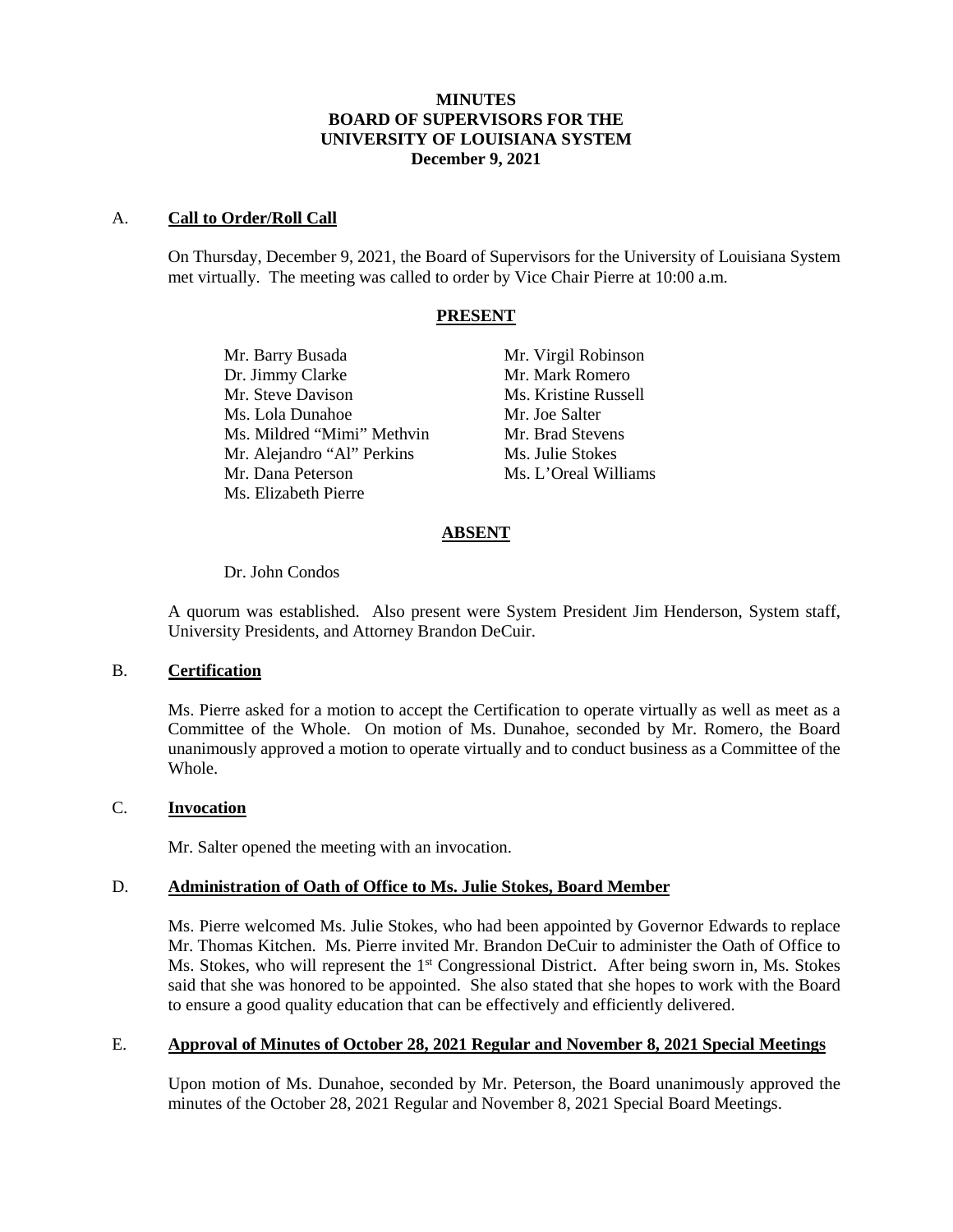# F. **Academic and Student Affairs Committee**

Dr. Clarke asked Ms. Erica Calais, Vice President for Student Affairs and Title IX Coordinator, to present the agenda items.

Ms. Calais described Items F.1.-F.2. and, upon motion of Ms. Methvin, seconded by Mr. Stevens, the Board unanimously voted to approve these items.

F.1. Grambling State University's request for approval of a Memorandum of Understanding with United States Department of Homeland Security.

*NOW, THEREFORE, BE IT RESOLVED, that the Board of Supervisors for the University of Louisiana System hereby approves Grambling State University's request for approval of a Memorandum of Understanding with United States Department of Homeland Security.*

F.2. University of New Orleans' request for approval of a Memorandum of Understanding-Pathway to Urban Construction Management with Northshore Technical Community College.

*NOW, THEREFORE, BE IT RESOLVED, that the Board of Supervisors for the University of Louisiana System hereby approves University of New Orleans' request for approval of a Memorandum of Understanding-Pathway to Urban Construction Management with Northshore Technical Community College.* 

#### G. **Athletic Committee**

Vice Chair Russell asked Mr. Bruce Janet, System Director of Internal and External Audit, to present the item under consideration by the Athletic Committee.

After discussion, upon motion of Mr. Romero, seconded by Mr. Davison, Item G.1. was unanimously approved by the Board.

G.1. University of Louisiana at Monroe's request for approval of a third amendment to the contract for Mr. Tim Baldwin, Head Men's Golf Coach, effective November 16, 2021.

*NOW, THEREFORE, BE IT RESOLVED, that the Board of Supervisors for the University of Louisiana System hereby approves University of Louisiana at Monroe's request for approval of a third amendment to the contract for Mr. Tim Baldwin, Head Men's Golf Coach, effective November 16, 2021.*

G.2. Conference Dynamics

Nicholls President and Southland Board Chair Jay Clune gave a short update regarding the Southland Conference. McNeese, Nicholls, Northwestern, Southeastern, and University of New Orleans are members of this Conference. This was a report only, and did not need any action.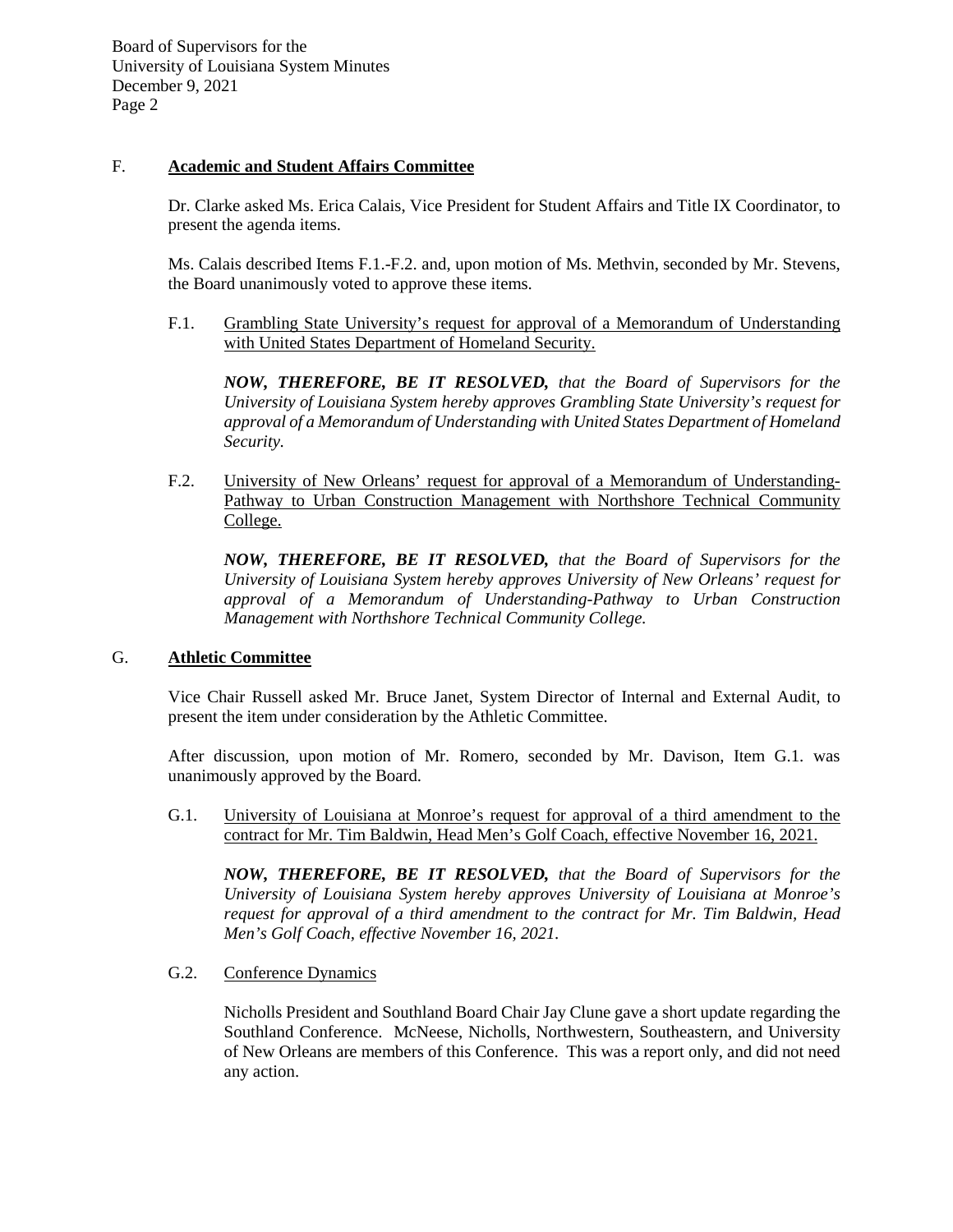### H. **Facilities Planning Committee**

Committee Vice Chair Busada announced that Southeastern President John Crain asked that **Item H.6. be removed from consideration.** Mr. Busada asked Mr. Janet to discuss the remaining Facilities Planning Committee items. He introduced 11 agenda items.

Prior to the vote, **Mr. Steve Davison asked that he be recused from the voting on Item H.2.** Upon motion of Mr. Romero, seconded by Mr. Salter, Item H.2. was unanimously approved by roll call vote, with Mr. Davison not discussing the item nor voting.

Yeas: Mr. Busada, Dr. Clarke, Ms. Dunahoe, Ms. Methvin, Mr. Perkins, Mr. Peterson, Ms. Pierre, Mr. Robinson, Mr. Romero, Ms. Russell, Mr. Salter, Mr. Stevens, Ms. Stokes, Mr. L'Oreal Williams

Recusal: Mr. Davison

- - - - - - - - - - - - - - - - - -

An emailed public comment from Angelee Moody Rhyne regarding Item H.1., Grambling State University's request to amend its five-year capital outlay submission, was read.

- - - - - - - - - - - - - - - - - -

Upon motion of Mr. Perkins, seconded by Ms. Methvin, the Board voted unanimously to approve Items H.1., H.3.-H.5., and H.7.-H.11.

H.1. Grambling State University's request for approval to amend its Five-Year Capital Outlay submission to include the project, Campus Access Control.

*NOW, THEREFORE, BE IT RESOLVED, that the Board of Supervisors for the University of Louisiana System hereby approves Grambling State University's request to amend its Five-Year Capital Outlay submission to include the project, Campus Access Control.* 

H.2. Louisiana Tech University's request for approval to enter into a Ground Lease with the Louisiana Tech University Foundation, for the purpose of constructing the Sarah and A.L. Williams Champions Plaza, as authorized by La. R.S. 17:3361.

*NOW, THEREFORE, BE IT RESOLVED, that the Board of Supervisors for the University of Louisiana System hereby approves Louisiana Tech University's request for approval to enter into a Ground Lease with the Louisiana Tech University Foundation, for the purpose of constructing the Sarah and A.L. Williams Champions Plaza, as authorized by La. R.S. 17:3361.*

*BE IT FURTHER RESOLVED, that Louisiana Tech University has obtained final review from UL System staff, legal counsel, and shall secure all other appropriate approvals from agencies/parties of processes, documents, and administrative requirements prior to execution of documents.*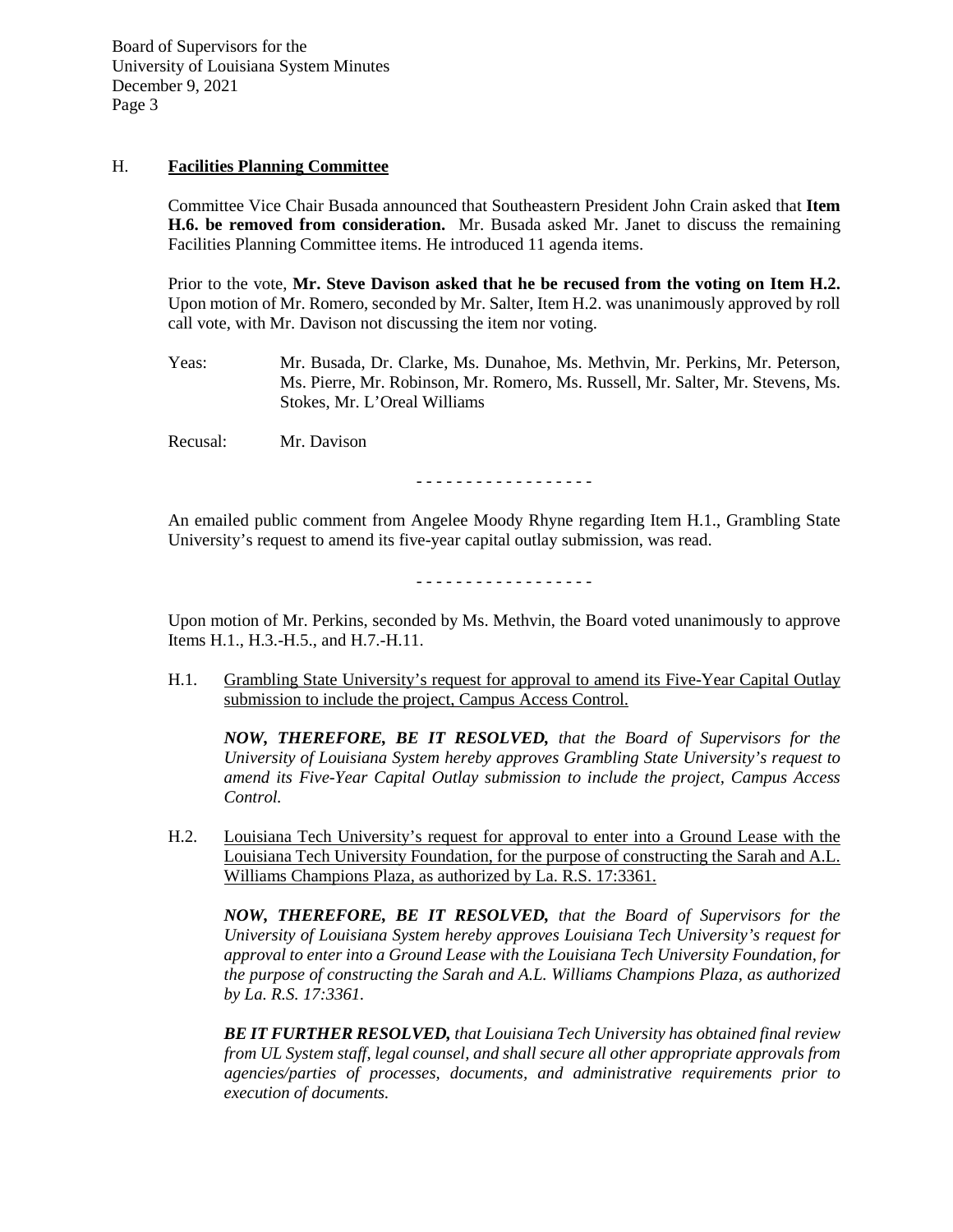> *BE IT FURTHER RESOLVED, that the President of Louisiana Tech University or his or her designee is hereby designated and authorized to execute any and all documents associated with said Ground Lease.*

> *AND FURTHER, that Louisiana Tech University will provide the System office with copies of all final executed documents for Board files.*

H.3. McNeese State University's request for approval to enter into a Land Lease for 10 years with ADSOURCE, LLC so they may construct a billboard and in turn compensate the University on a monthly basis for the length of the Lease.

*NOW, THEREFORE, BE IT RESOLVED, that the Board of Supervisors for the University of Louisiana System hereby approves McNeese State University's request for approval to enter into a Land Lease for 10 years with ADSOURCE, LLC so they may construct a billboard and in turn compensate the University on a monthly basis for the length of the Lease.*

*BE IT FURTHER RESOLVED, that McNeese State University has obtained final review from UL System staff, legal counsel, and shall secure all other appropriate approvals from agencies/parties of processes, documents, and administrative requirements prior to execution of documents.*

*BE IT FURTHER RESOLVED, that the President of McNeese State University or his or her designee is hereby designated and authorized to execute any and all documents associated with said Land Lease.*

*AND FURTHER, that McNeese State University will provide the System office with copies of all final executed documents for Board files.*

H.4. Nicholls State University's request for approval to enter into a Ground Lease with the Nicholls State University Foundation for the construction of an enclosed batting facility at the Softball Field, as authorized by La. R.S. 17:3361.

*NOW, THEREFORE, BE IT RESOLVED, that the Board of Supervisors for the University of Louisiana System hereby approves Nicholls State University's request to enter into a Ground Lease with the Nicholls State University Foundation for the construction of an enclosed batting facility at the Softball Field, as authorized by La. R.S. 17:3361.*

*BE IT FURTHER RESOLVED, that Nicholls State University has obtained final review from UL System staff, legal counsel, and shall secure all other appropriate approvals from agencies/parties of processes, documents, and administrative requirements prior to execution of documents.*

*BE IT FURTHER RESOLVED, that the President of Nicholls State University or his or her designee is hereby designated and authorized to execute any and all documents associated with said Ground Lease.*

*AND FURTHER, that Nicholls State University will provide the System office with copies of all final executed documents for Board files.*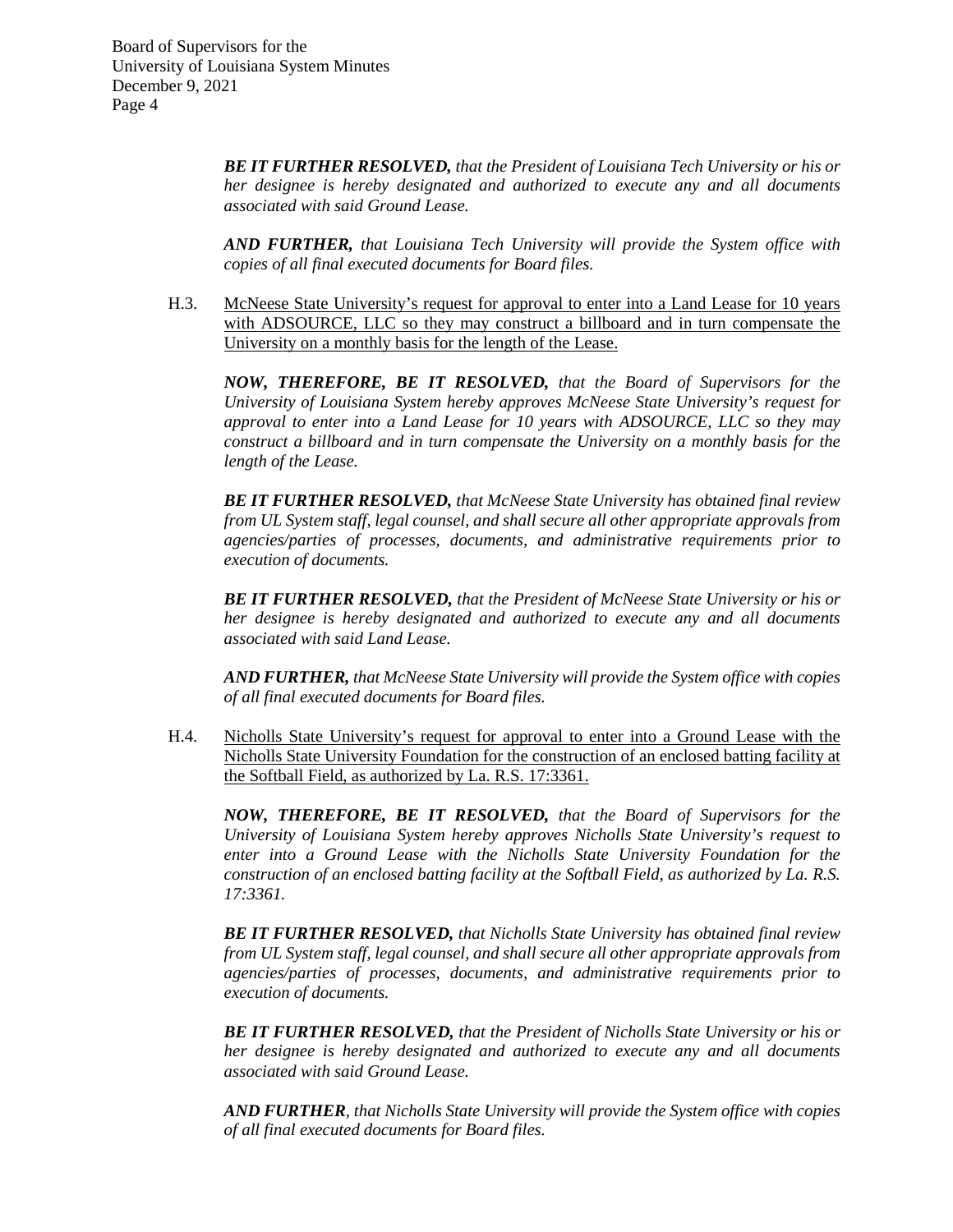> H.5. Nicholls State University's request for approval to enter into a Ground Lease with the Nicholls State University Foundation for interior renovations to Stopher Gymnasium, as authorized by La. R.S. 17:3361.

*NOW, THEREFORE, BE IT RESOLVED, that the Board of Supervisors for the University of Louisiana System hereby approves Nicholls State University's request to enter into a Ground Lease with the Nicholls State University Foundation for interior renovations to Stopher Gymnasium, as authorized by La. R.S. 17:3361.*

*BE IT FURTHER RESOLVED, that Nicholls State University has obtained final review from UL System staff, legal counsel, and shall secure all other appropriate approvals from agencies/parties of processes, documents, and administrative requirements prior to execution of documents.* 

*BE IT FURTHER RESOLVED, that the President of Nicholls State University or his or her designee is hereby designated and authorized to execute any and all documents associated with said Ground Lease.*

*AND FURTHER, that Nicholls State University will provide the System office with copies of all final executed documents for Board files.*

#### **President John Crain removed Item H.6. from consideration.**

H.6. Southeastern Louisiana University's request for approval to revise an existing Ground Lease, approved by the Board of Supervisors on September 9, 2016, with the Lion Athletics Association, Inc. for the property described as the site of the field area within Alumni Field Stadium.

- - - - - - - - - - - - - - - - - -

H.7. University of Louisiana at Lafayette's request for approval to apply to the Federal Government for acquisition of, and to acquire at a 100% discount, certain land and buildings owned by the United States of America and operated and maintained by the University of Louisiana at Lafayette's New Iberia Research Center, as authorized by La. R.S. 17:3351.

*NOW, THEREFORE, BE IT RESOLVED, that the Board of Supervisors for the University of Louisiana System hereby approves the University of Louisiana at Lafayette's request for approval to apply to the Federal Government for acquisition of, and to acquire at a 100% discount, certain land and buildings owned by the United States of America and operated and maintained by the University of Louisiana at Lafayette's New Iberia Research Center, as authorized by La. R.S. 17:3351.*

*BE IT FURTHER RESOLVED, that the University of Louisiana at Lafayette shall obtain final review from UL System staff, legal counsel, and shall secure all other appropriate approvals from agencies/parties of processes, documents, and administrative requirements prior to execution of documents for acquisition of the property.*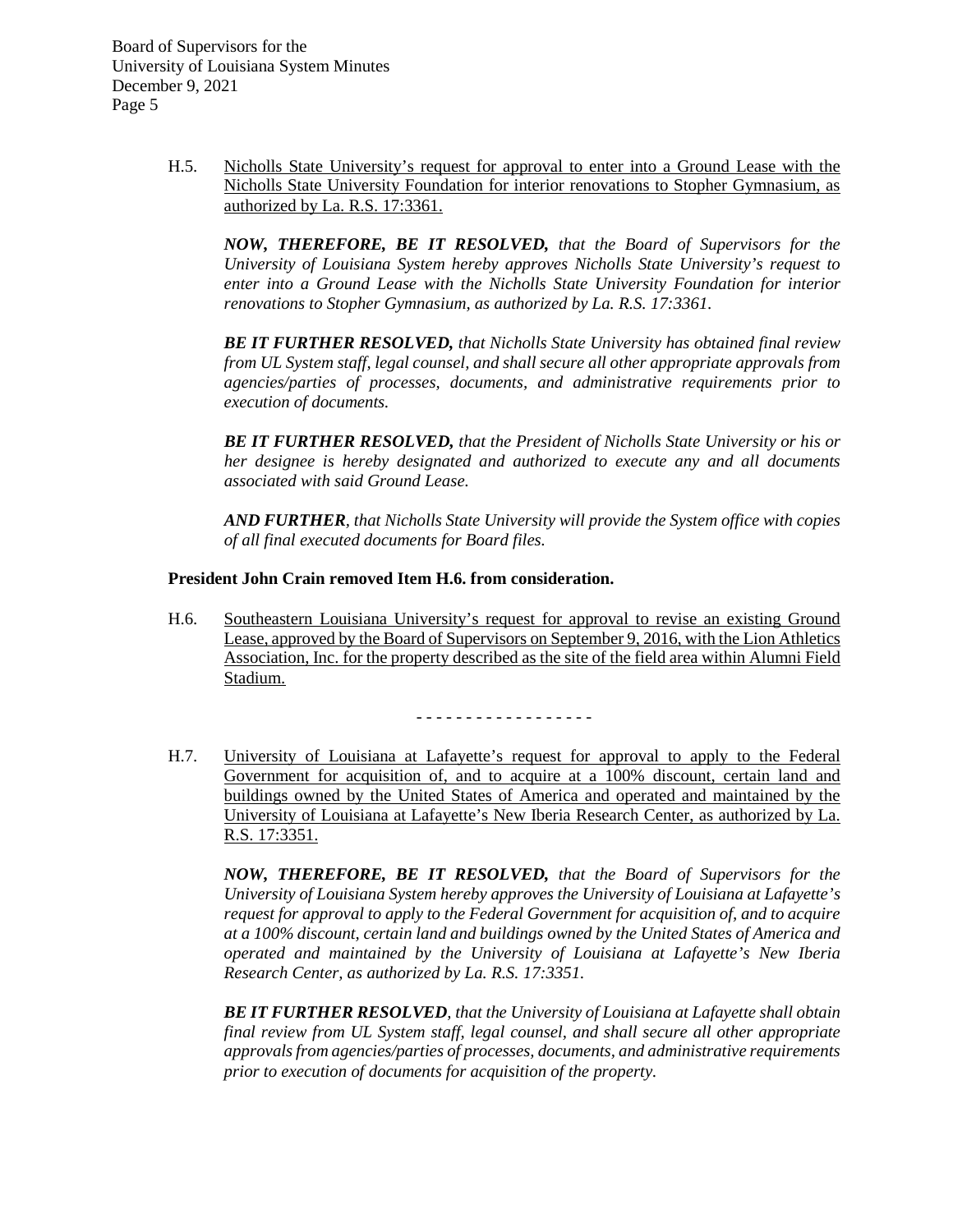> *BE IT FURTHER RESOLVED, that the President of the University of Louisiana at Lafayette or his or her designee is hereby designated and authorized to execute any and all documents associated with said application and acquisition on behalf of the Board.*

> *BE IT FURTHER RESOLVED, that the Board of Supervisors for the University of Louisiana System approves the attached Resolution to Acquire and Retransfer Property specifically required by the Federal Government to be approved by the Board in connection with said application and acquisition on behalf of the Board.*

> *AND FURTHER, that the University of Louisiana at Lafayette shall provide the System office with copies of all final executed documents for Board files.*

H.8. University of Louisiana at Lafayette's request for approval to amend its Five-Year Capital Outlay submission to include Planning & Construction for four projects.

*NOW, THEREFORE, BE IT RESOLVED, that the Board of Supervisors for the University of Louisiana System hereby approves University of Louisiana at Lafayette's request for approval to amend its Five-Year Capital Outlay submission to include Planning & Construction for four projects.*

H.9. University of Louisiana at Monroe's request for approval for the naming of the Head Track and Field Coach Office in Brown Stadium to "Charles H. (Charlie Mc) McDonald," and allow for other naming opportunities in the future for Brown Stadium.

*NOW, THEREFORE, BE IT RESOLVED, that the Board of Supervisors for the University of Louisiana System hereby approves University of Louisiana at Monroe's request for approval for the naming of the Head Track and Field Coach Office in Brown Stadium to "Charles H. (Charlie Mc) McDonald," and allow for other naming opportunities in the future for Brown Stadium.*

H.10. University of Louisiana at Monroe's request for approval of naming commitments received for the Wally Jones Golf Complex that provided construction funding for this state-of-theart facility, and allow for one other naming opportunity in the future.

*NOW, THEREFORE, BE IT RESOLVED, that the Board of Supervisors for the University of Louisiana System hereby approves University of Louisiana at Monroe's request for approval of naming commitments received for the Wally Jones Golf Complex that provided construction funding for this state-of-the-art facility, and allow for one other naming opportunity in the future.*

H.11. University of Louisiana at Monroe's request for approval of naming commitments received for the Stangier-Young Leadership Center that provided construction funding for this stateof-the-art facility, and allow for other naming opportunities in the future.

*NOW, THEREFORE, BE IT RESOLVED, that the Board of Supervisors for the University of Louisiana System hereby approves University of Louisiana at Monroe's request for approval of naming commitments received in the Stangier-Young Leadership Center, and allow for other naming opportunities in the future.*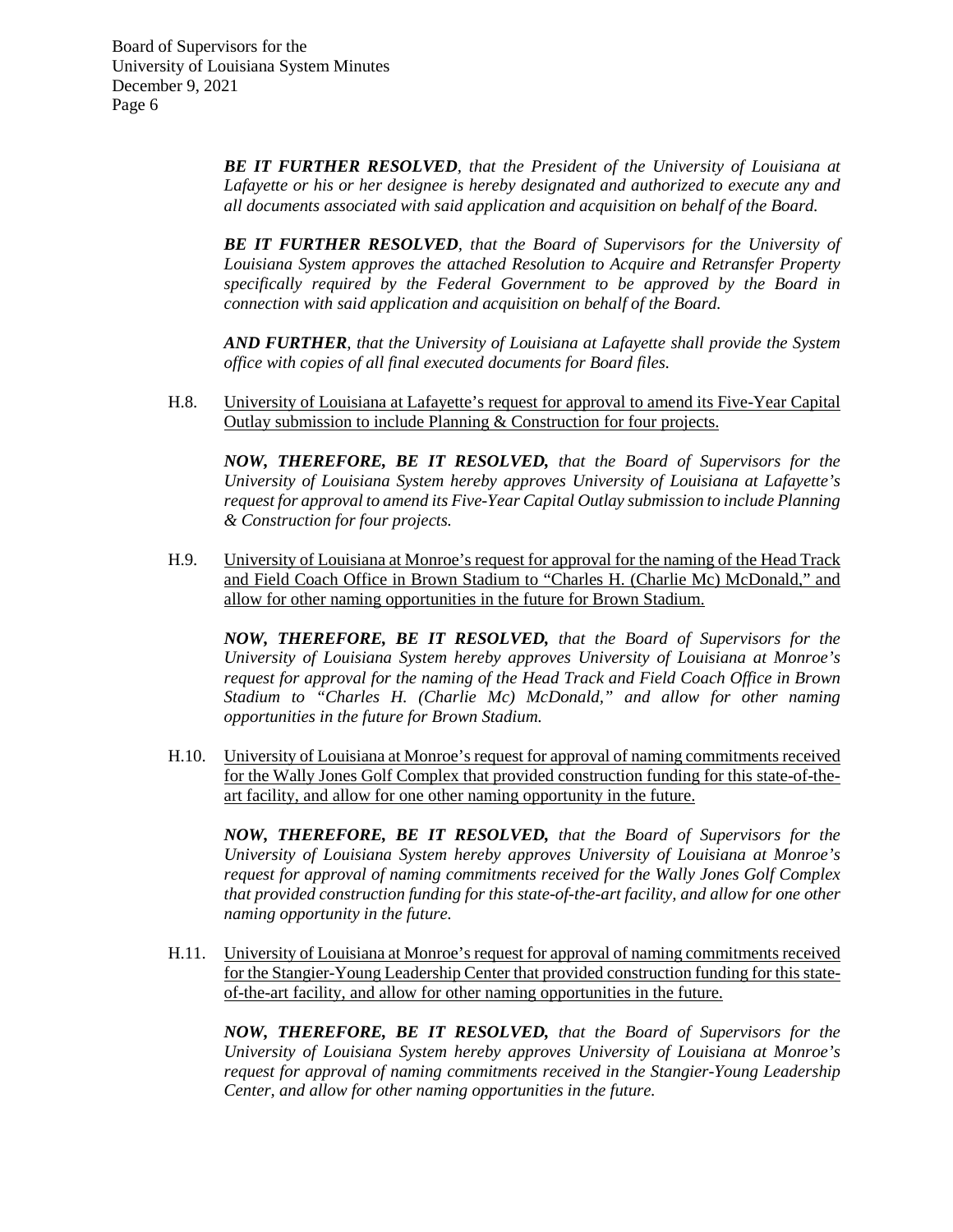# H.12. University of Louisiana at Monroe's update on naming opportunities for the Laird Weems Center.

This is a report only and no action by the Board is necessary.

# I. **Finance Committee**

Committee Chair Virgil Robinson asked staff to present the campus requests. Mr. Eddie Meche, System Vice President for Business and Finance, presented Items I.1.-I.6. and I.8. Mr. Bruce Janet presented Item I.7.

Upon motion of Ms. Dunahoe, seconded by Mr. Busada, the Board voted unanimously to approve Items I.1.-I.6.

I.1. Louisiana Tech University's request for approval of the Board of Supervisors for the University of Louisiana System for the execution of supplemental leases between the Board, on behalf of the University, and Innovative Student Facilities Inc., in connection with the refunding of all or a portion of the University's outstanding Series 2013 Bonds.

*NOW, THEREFORE, BE IT RESOLVED, that the Board of Supervisors for the University of Louisiana System hereby approves Louisiana Tech University's request for approval of the form of and authorization to execute a Second Supplemental Ground Lease Agreement and a Third Supplemental Facilities Lease, each between the Board, acting on behalf of the University, and Innovative Student Facilities, Inc., to refund the Series 2013 Bonds described herein.* 

*BE IT FURTHER RESOLVED, that Louisiana Tech University shall obtain final review from University of Louisiana System staff and legal counsel to the Board, and shall secure all other appropriate approvals from agencies/parties of processes, documents, and administrative requirements prior to execution of documents.* 

*BE IT FURTHER RESOLVED, that the President of Louisiana Tech University, and his designee, are hereby authorized and directed to execute the leases described herein and any and all documents necessary in connection with the issuance of the bonds described herein.*

*AND FURTHER, that Louisiana Tech University will provide the University of Louisiana System office with copies of all final executed documents for the Board's files.*

I.2. Louisiana Tech University's request for approval of the Board of Supervisors for the University of Louisiana System for the execution of supplemental leases between the Board, on behalf of the University, and Innovative Student Facilities Inc., in connection with the refunding of all or a portion of the University's outstanding Series 2015 Bonds.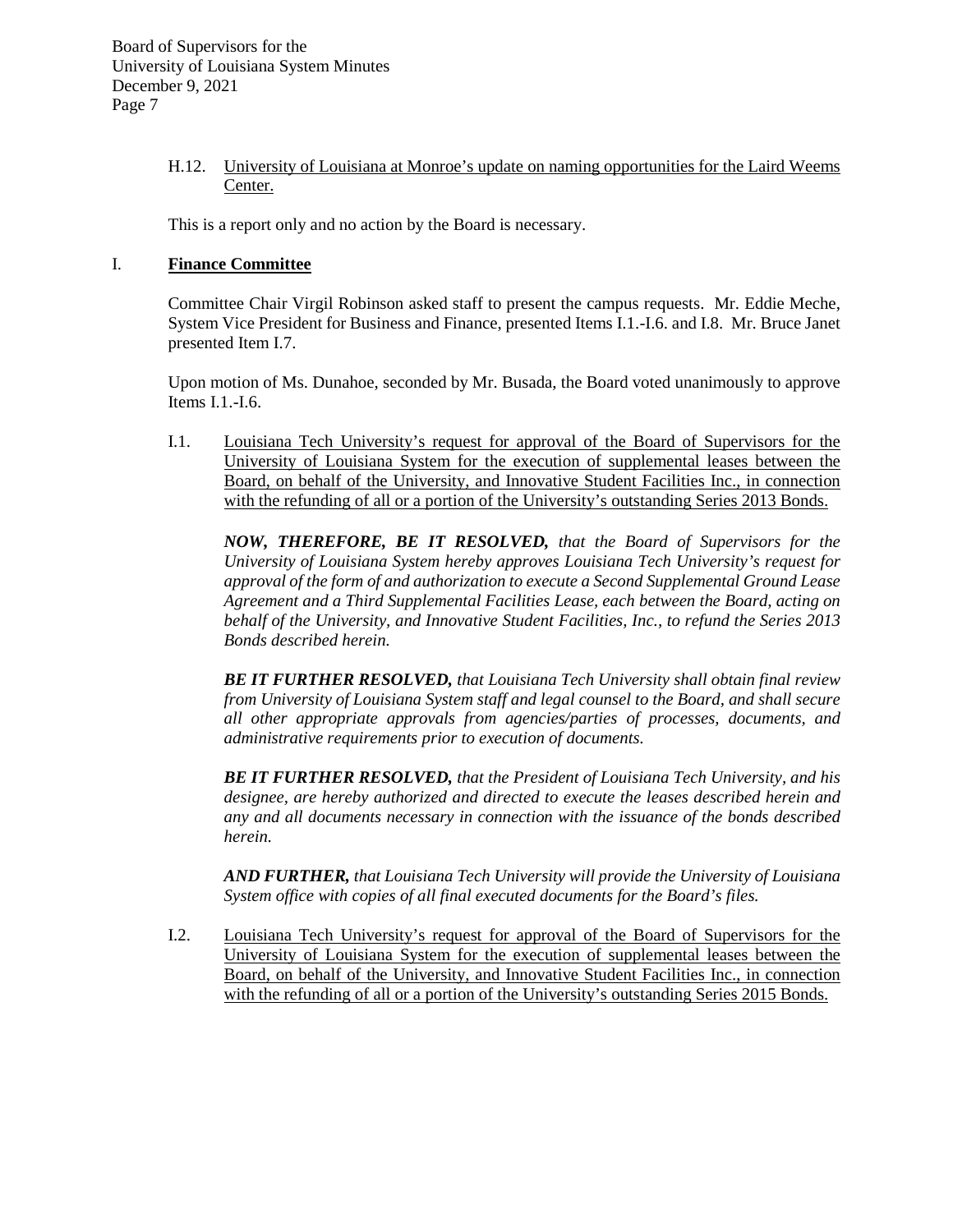> *NOW, THEREFORE, BE IT RESOLVED, that the Board of Supervisors for the University of Louisiana System hereby approves Louisiana Tech University's request for approval of the form of and authorization to execute a Second Supplemental Ground Lease Agreement and a Third Supplemental Facilities Lease, each between the Board, acting on behalf of the University, and Innovative Student Facilities, Inc., to refund the Series 2015 Bonds described herein.*

> *BE IT FURTHER RESOLVED, that Louisiana Tech University shall obtain final review from University of Louisiana System staff and legal counsel to the Board, and shall secure all other appropriate approvals from agencies/parties of processes, documents, and administrative requirements prior to execution of documents.*

> *BE IT FURTHER RESOLVED, that the President of Louisiana Tech University, and his designee, are hereby authorized and directed to execute the leases described herein and any and all documents necessary in connection with the issuance of the bonds described herein.*

> *AND FURTHER, that Louisiana Tech University will provide the University of Louisiana System office with copies of all final executed documents for the Board's files.*

I.3. Louisiana Tech University's request for approval to enter into a Cooperative Endeavor Agreement with the City of Bossier and Parish of Bossier for the public purpose of constructing and managing the Louisiana Technology Research Institute Facility.

*NOW, THEREFORE, BE IT RESOLVED, that the Board of Supervisors for the University of Louisiana System hereby approves Louisiana Tech University's request to develop and execute such document, subject to review and approval of Board Staff and Legal Counsel, necessary to enter into a Cooperative Endeavor Agreement with the City of Bossier City and the Parish of Bossier.*

*BE IT FURTHER RESOLVED, that Louisiana Tech University shall obtain final review from University of Louisiana System staff and legal counsel to the Board prior to execution of documents.* 

*BE IT FURTHER RESOLVED, that the President of Louisiana Tech University is hereby authorized to execute the Cooperative Endeavor Agreement described herein and any and all documents necessary.*

*AND FURTHER, that Louisiana Tech University will provide the University of Louisiana System office with copies of all final executed documents for the Board's files.*

I.4. Northwestern State University's request to revise the current Crow-Allen Scholarship award amount.

*NOW, THEREFORE, BE IT RESOLVED, that the Board of Supervisors for the University of Louisiana System hereby approves Northwestern State University's request to increase the award amount of the Crow-Allen Scholarship from \$500 per semester to \$1,500 per semester.*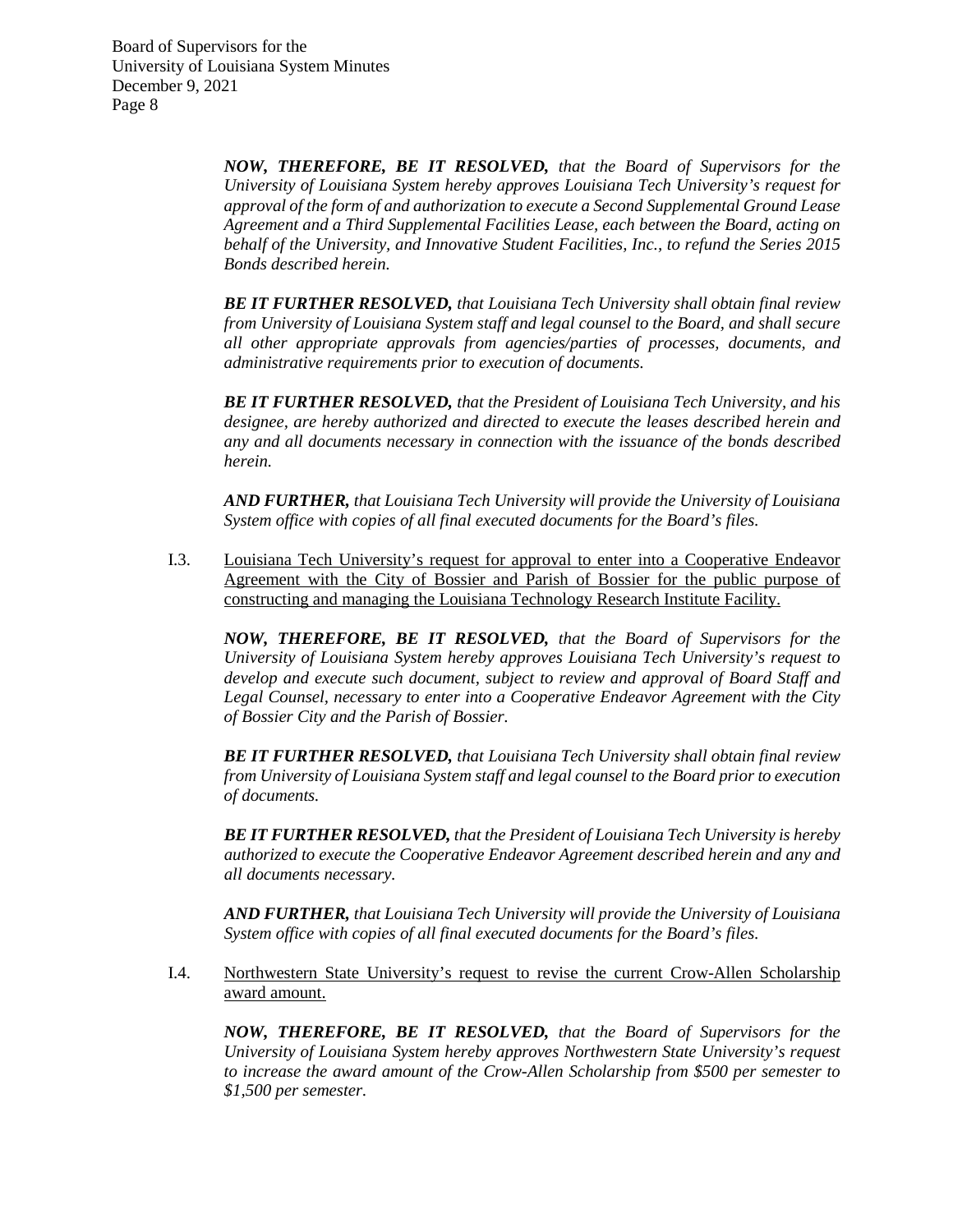> I.5. University of Louisiana at Monroe's request for approval to amend the University's existing lease agreement with Barnes and Noble College Bookstores, LLC, and implement the First Day Complete Program.

*NOW, THEREFORE, BE IT RESOLVED, that the Board of Supervisors for the University of Louisiana System hereby approves University of Louisiana at Monroe's request to amend the University's existing lease agreement with Barnes & Noble College Bookstores, LLC and implement the First Day Complete Program.*

*BE IT FURTHER RESOLVED, that the President of University of Louisiana at Monroe is hereby authorized to execute the amendment described herein and any and all documents necessary.*

I.6. University of Louisiana System's request for approval to establish LEQSF (8g) Endowed Chairs, Endowed Professorships, Endowed Superior Graduate Student Scholarships, and Endowed First Generation Scholarships as follows:

# *Louisiana Tech University (7)*

- a. George Leroy Erskine, Jr. Endowed Graduate Scholarship in the College of Engineering and Science
- b. Justin and Jeanette Hinckley Endowed Superior Graduate Scholarship in the College of Education
- c. Justin and Jeanette Hinckley Endowed Superior Graduate Scholarship in Biological Sciences
- d. Dana Miller Packman Endowed Superior Graduate Scholarship in the College of Education, Counseling Psychology Program
- e. Argent Endowed Superior Graduate Scholarship in the College of Business
- f. Gary A. Moore Family Endowed Professorship for the College of Business
- g. Joy Lynn Moore and Sidney W. Campbell Professorship for the College of Education

# *University of Louisiana at Lafayette (3)*

- a. Kathleen B. Blanco Public Policy Center/BORSF Endowed Chair
- b. Educational Innovation, Research, and Policy/BORSF Endowed Chair
- c. Joel Lafayette Fletcher Jr. & Ralph W.E. Jones Sr./BORSF Endowed Superior Graduate Student Scholarship in Education

# *University of Louisiana at Monroe (4)*

- a. Frank and Susan Hoffmann Superior Graduate Student Scholarship
- b. Marilyn Frances and Louis St. Amant Superior Graduate Student Scholarship
- c. ULM Physical Therapy First Generation Endowed Scholarship
- d. Paxton and Nelda Oliver Endowed Professorship in Speech Language Pathology

*NOW, THEREFORE, BE IT RESOLVED, that the Board of Supervisors for the University of Louisiana System hereby approves the requests from System institutions to establish LEQSF (8g) Endowed Professorships, Endowed Chairs, Endowed Superior Graduate Student Scholarships, and Endowed First Generation Scholarships noted above.*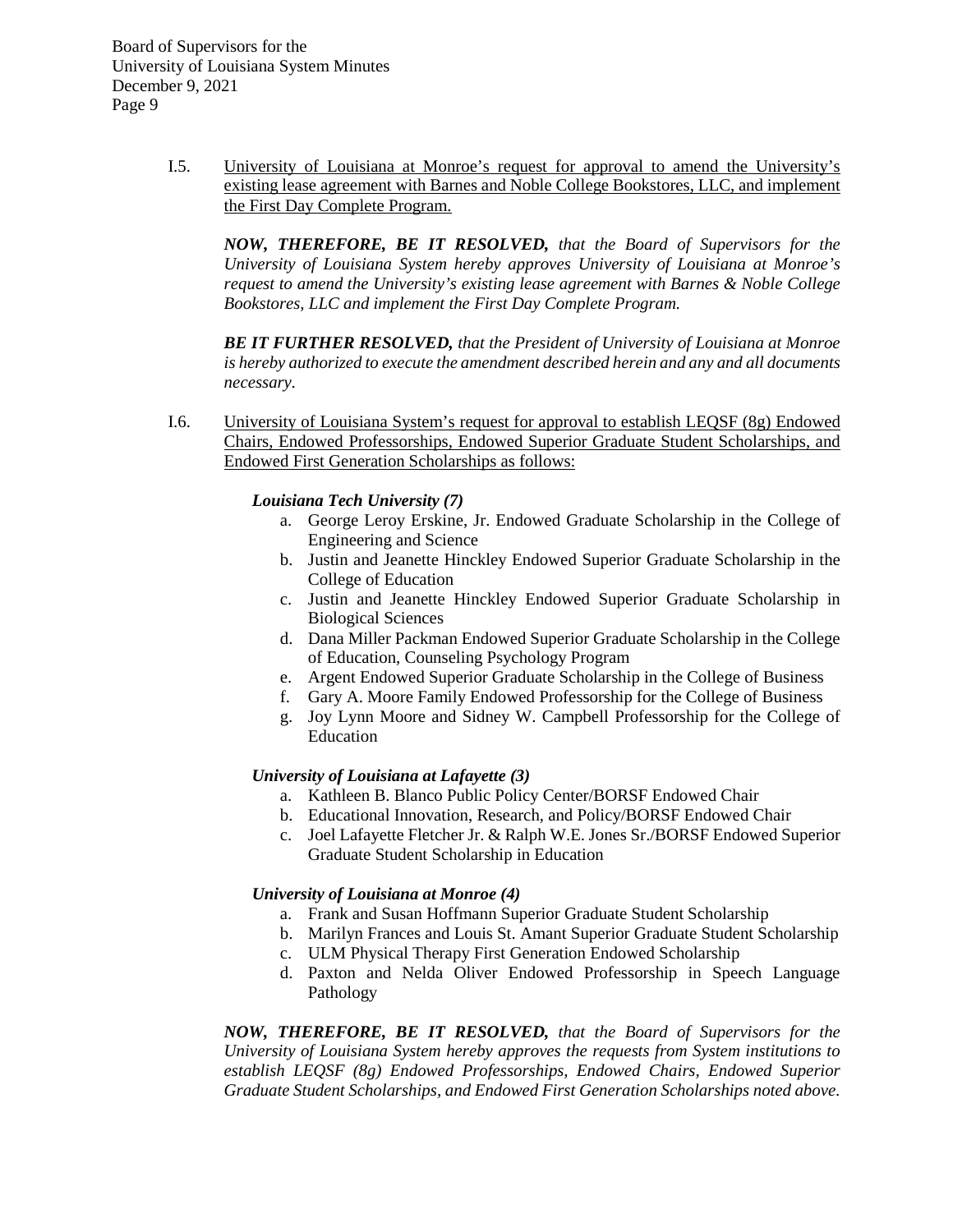I.7. University of Louisiana System's report on internal and external audit activity for the period of October 25 through December 3, 2021.

This is a report only and no action by the Board is necessary.

I.8. University of Louisiana System's discussion of Fiscal Year 2021-22 first quarter financial reports and ongoing assurances.

This is a report only and no action by the Board is necessary.

Board member Julie Stokes requested financials for the past two years. Mr. Meche said he will follow up with her.

# J. **Personnel Committee**

Ms. Dunahoe asked Ms. Kecia Neal, System Accountant, to present the campus requests. Ms. Neal discussed Items J.1.-J.4. Upon motion of Mr. Robinson, seconded by Mr. Stevens, the Board unanimously approved the following items.

J.1. Grambling State University's request for approval to appoint Ms. Melanie Jones as Vice President for Advancement effective January 3, 2022.

*NOW, THEREFORE, BE IT RESOLVED, that the Board of Supervisors for the University of Louisiana System hereby approves Grambling State University's request for approval to appoint Ms. Melanie Jones as Vice President for Advancement effective January 3, 2022.*

President Gallot introduced Ms. Melanie Jones. She said that she will soon be moving to Louisiana and is excited to be joining Grambling and the System.

J.2. University of Louisiana at Monroe's request for approval to appoint Ms. Lisa Frey Miller as Vice President for Enrollment Management and University Relations effective January 1, 2022.

*NOW, THEREFORE, BE IT RESOLVED, that the Board of Supervisors for the University of Louisiana System hereby approves University of Louisiana at Monroe's request for approval to appoint Ms. Lisa Frey Miller as Vice President for Enrollment Management and University Relations effective January 1, 2022.*

J.3. University of Louisiana at Monroe's request for approval to appoint Dr. Mark Arant as Provost and Vice President for Academic Affairs effective January 1, 2022.

*NOW, THEREFORE, BE IT RESOLVED, that the Board of Supervisors for the University of Louisiana System hereby approves University of Louisiana at Monroe's request for approval to appoint Dr. Mark Arant as Provost and Vice President for Academic Affairs effective January 1, 2022.*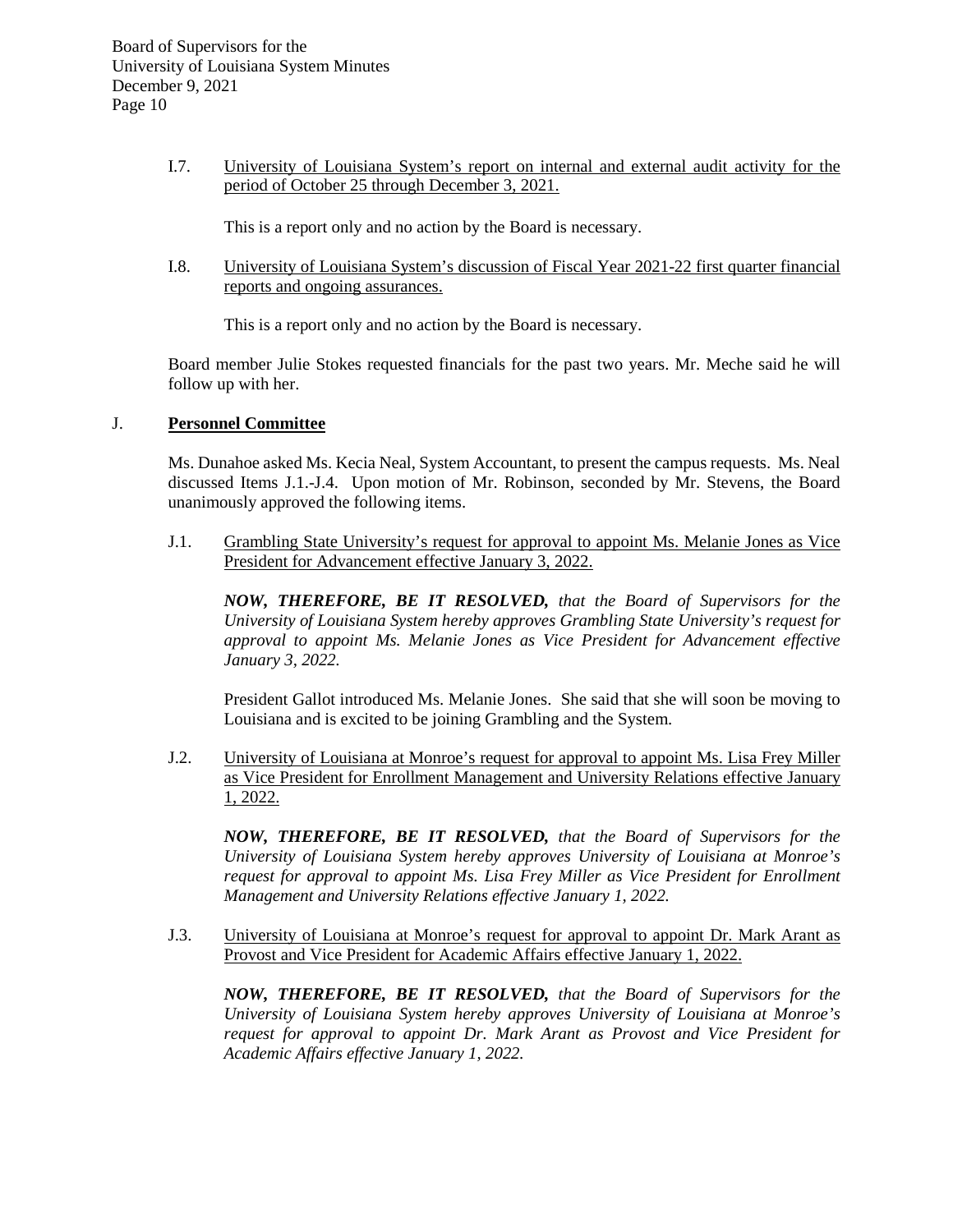> J.4. University of New Orleans' request for approval to appoint Dr. Pamela Kennett-Hensel as Dean for the College of Business Administration effective January 1, 2022.

*NOW, THEREFORE, BE IT RESOLVED, that the Board of Supervisors for the University of Louisiana System hereby approves University of New Orleans' request for approval to appoint Dr. Pamela Kennett-Hensel as Dean for the College of Business Administration effective January 1, 2022.*

Dr. Nicklow introduced Dr. Kennett-Hensel. Dr. Kennett-Hensel has served as Interim Dean for the College of Business Administration since July of 2020. She said she was honored to be chosen for the permanent position as Dean and has been at the University for 21 years.

#### K. **System President's Business**

# K.1. Personnel Actions

President Henderson said that System staff had reviewed all personnel actions from the campuses and recommends approval.

*Upon motion of Mr. Romero, seconded by Mr. Stevens, the Board unanimously voted to approve the System personnel actions.*

President Henderson also asked for a motion to accept the Presidential Evaluations that were discussed at the October 28 meeting.

*Upon motion of Dr. Clarke, seconded by Mr. Salter, the Board unanimously voted to accept the Presidential Evaluations.*

#### K.2. System President's Report

#### *Washington, D.C.*

Dr. Henderson reported that he and staff had met in Washington, D.C. with members of Louisiana's congressional delegation to highlight System initiatives as well as discussion about federal program opportunities. He stated that in 2022 there will be further emphasis on research and grants.

# *2022 For Our Future Conference*

President Henderson informed the Board Members that the date for the 2022 For Our Future Conference has been changed to March 10-11. He reminded them to mark their calendars for this event in Natchitoches.

# *Reginald F. Lewis Update*

Dr. Henderson reported on the progress of the Reginald F. Lewis Scholars program. He said that two of the Scholars were able to participate in a trip to Paris hosted by Northwestern. In addition, the Scholars attended the Bayou Classic in New Orleans and also attended the Legislative Black Caucus brunch and met Governor John Bel Edwards,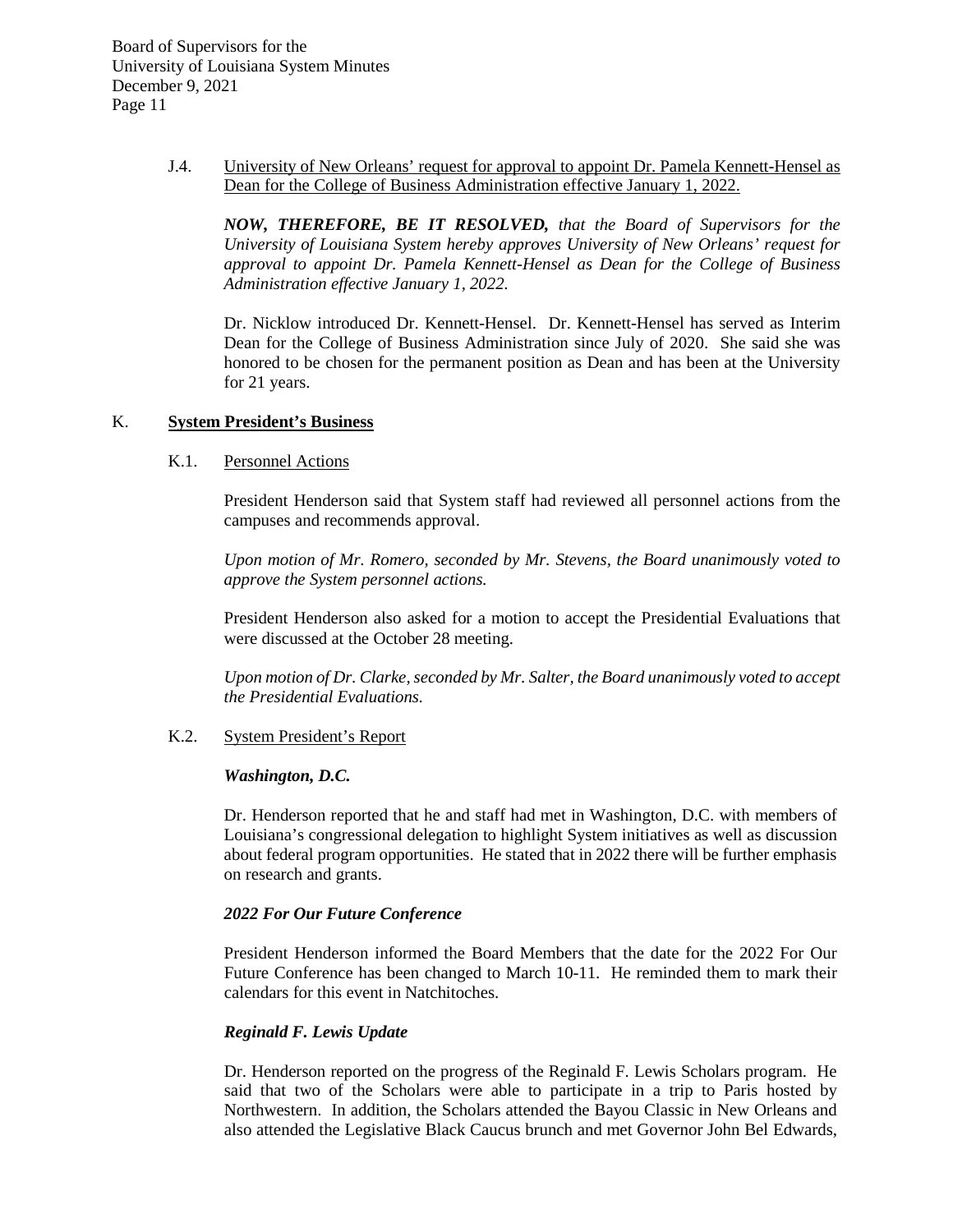> Congressman Carter, and other legislators. Lastly, Dr. Henderson recognized Verizon and Blue Cross Blue Shield, who had recently committed resources to the program.

#### *Compete LA*

President Henderson stated that Compete LA had launched a corporate partnership with CLECO. This is the second corporate partnership and has already added 30 additional students into the program.

After summing up the year of challenges as well as accomplishments, Dr. Henderson thanked the Board for their service, guidance, and leadership.

#### L. **Board Chair's Business**

#### L.1. Board Chair's Report

#### *Commencements*

Ms. Pierre encouraged Board Members to participate in at least one of the commencements remaining on the schedule. She gave dates of December 10, 11, 15, 16, 17, and 18 for their consideration.

#### *Training Reminders*

Ms. Pierre again reminded Board Members of the requirement to complete Preventing Sexual Harassment and Ethics training prior to the end of the year. She said that Mr. Bruce Janet can answer questions they might have.

#### L.2. Report of Nominating Committee and Election of 2022 Board Officers

Ms. Pierre asked Mr. Perkins to give a report from the Nominating Committee. Mr. Perkins stated that Mr. Romero, Ms. Russell, and he had met to discuss recommendations for officers for the upcoming year.

Upon recommendation of the Nominating Committee, Mr. Perkins made the motion to recommend Dr. Jimmy Clarke as Vice Chair; Mr. Stevens seconded the motion. Upon motion of Mr. Romero, seconded by Mr. Busada, the Board voted to close the nominations.

The following aye vote by roll call was recorded: Mr. Busada, Dr. Clarke, Mr. Davison, Ms. Dunahoe, Ms. Methvin, Mr. Perkins, Mr. Peterson, Ms. Pierre, Mr. Robinson, Mr. Romero, Mr. Salter, Mr. Stevens, Ms. Stokes, and Ms. Williams. There were no opposing votes.

Upon recommendation of the Nominating Committee, Mr. Perkins made the motion to recommend Ms. Elizabeth Pierre as Chair; Ms. Dunahoe seconded the motion. Upon motion of Mr. Romero, seconded by Mr. Robinson, the Board voted to close the nominations.